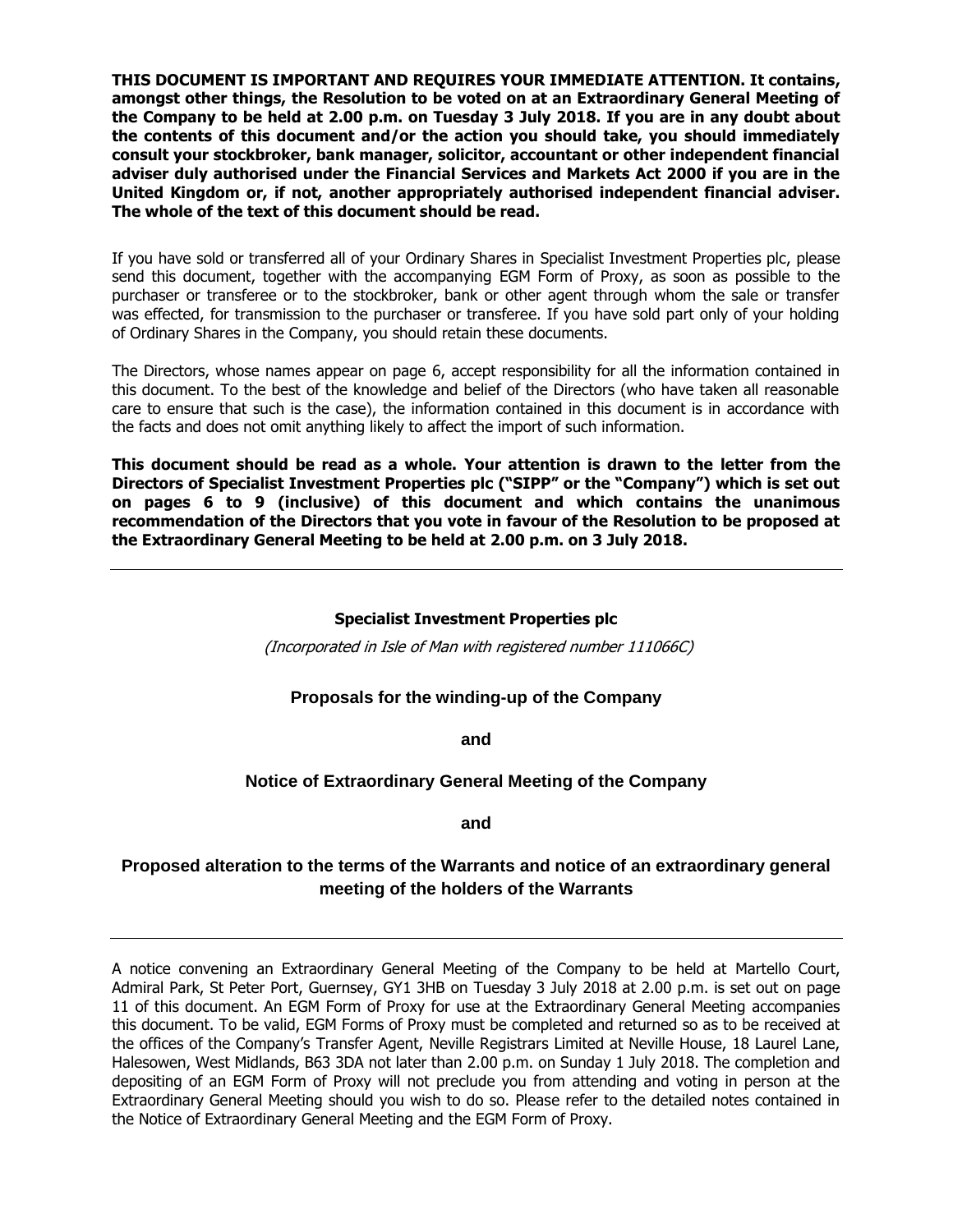## **CONTENTS**

|                                         | Page |
|-----------------------------------------|------|
| Timetable                               | 3    |
| Definitions                             | 4    |
| Letter from the Directors               | 6    |
| Notice of Extraordinary General Meeting | 11   |
| Letter to the holders of the Warrants   | 13   |
| Notice of the Warrant-holders' EGM      | 15   |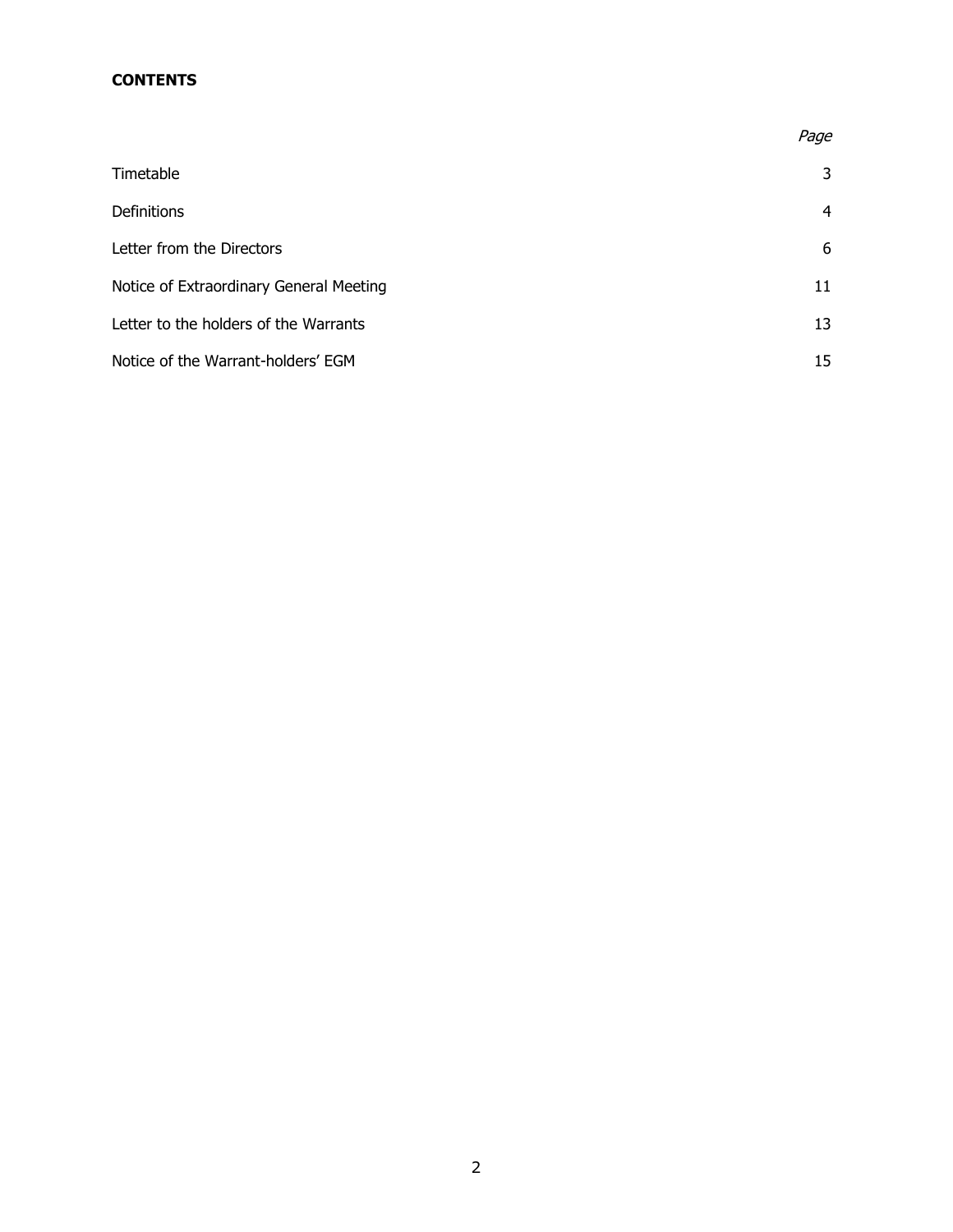## **EXPECTED TIMETABLE OF EVENTS**

| Despatch of this document                                           | Tuesday 29 May                |
|---------------------------------------------------------------------|-------------------------------|
| Last date and time for receipt of Warrant-holders Forms of<br>Proxy | 2.00 p.m. on Tuesday 19 June  |
| Warrant-holders' EGM                                                | 2.00 p.m. on Thursday 21 June |
| Last date and time for receipt of EGM Forms of Proxy                | 2.00 p.m. on Sunday 1 July    |
| Extraordinary General Meeting of Shareholders                       | 2.00 p.m. on Tuesday 3 July   |

Notes:

1. References to time in this document are to London time.

2. lf any of the above times or dates should change, the revised times and/or dates will be notified to Shareholders by an announcement on a Regulatory Information Service.

## **FORWARD-LOOKING STATEMENTS**

This document includes statements that are, or may be deemed to be, "forward-looking statements". These forward-looking statements can be identified by the use of forward-looking terminology, including the terms "believes", "estimates", "plans", "projects", "anticipates", "expects", "intends", "may", "will", or "should" or, in each case, their negative or other variations or comparable terminology. These forwardlooking statements include matters that are not historical facts and include statements regarding the Company's intentions, beliefs or current expectations.

By their nature, forward-looking statements involve risk and uncertainty because they relate to future events and circumstances. A number of factors could cause actual results and developments to differ materially from those expressed or implied by the forward-looking statements. Forward-looking statements may and often do differ materially from actual results. Any forward-looking statements in this document reflect the Company's view with respect to future events as at the date of this document and are subject to risks relating to future events and other risks, uncertainties and assumptions relating to the Company's operations and strategy. Save as required by law, the Company has no obligation to release publicly the results of any revisions to any forward looking statements in this document that may occur due to any change in its expectations or to reflect events or circumstances after the date of this document.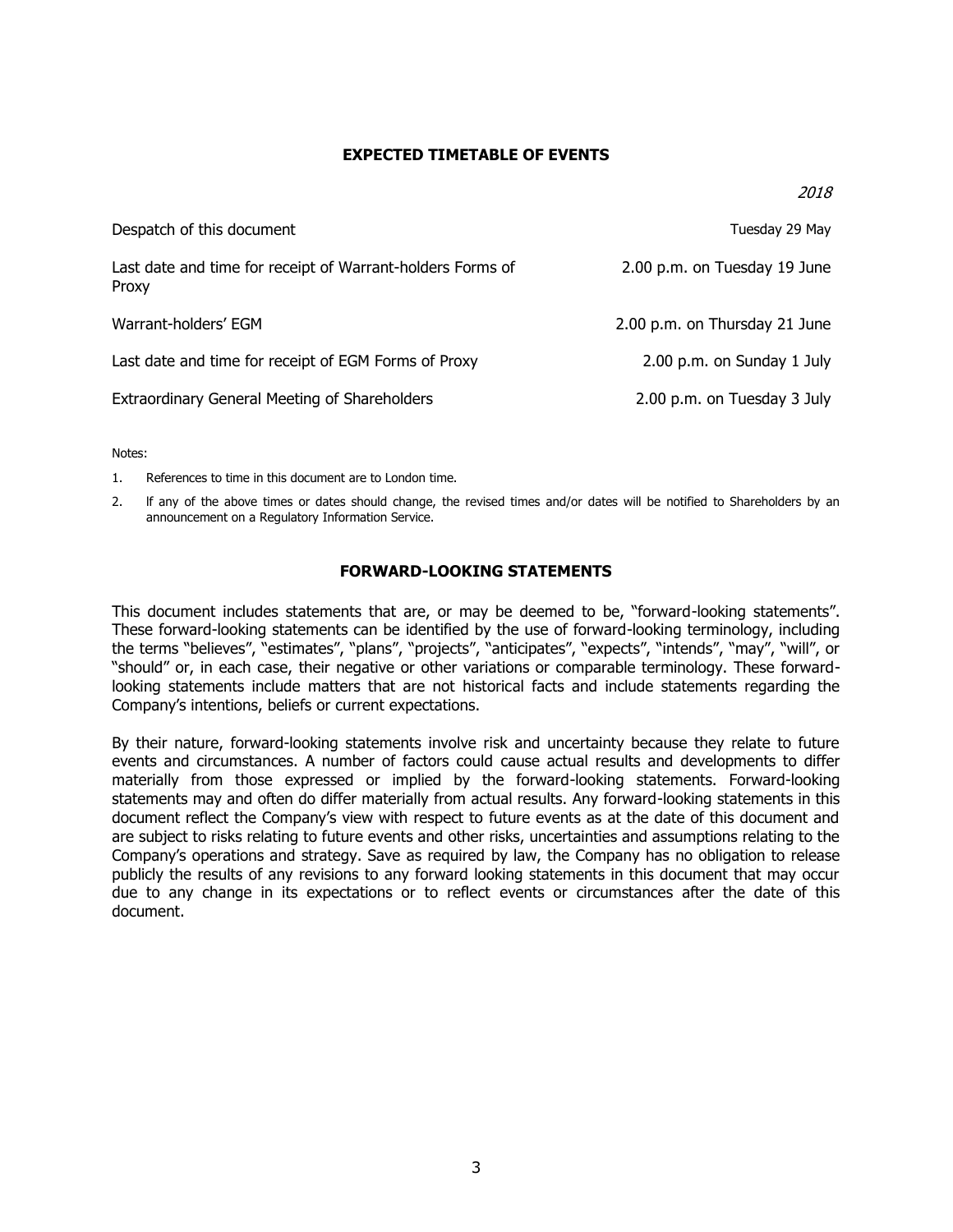## **DEFINITIONS**

| "Admission"                                  | the admission of the Ordinary Shares to trading on AIM                                                                                                                                                                                                                                                                        |  |
|----------------------------------------------|-------------------------------------------------------------------------------------------------------------------------------------------------------------------------------------------------------------------------------------------------------------------------------------------------------------------------------|--|
| "AIM"                                        | the AIM securities market operated by the London Stock<br>Exchange plc                                                                                                                                                                                                                                                        |  |
| "Cancellation"                               | the cancellation of the Company's Ordinary Shares from<br>admission to trading on AIM, which took place on 12 October<br>2017                                                                                                                                                                                                 |  |
| "Company" or "SIPP"                          | Specialist Investment Properties plc                                                                                                                                                                                                                                                                                          |  |
| "CREST"                                      | the electronic settlement system established under the<br>Uncertificated Securities Regulations 2001 (SI 2001 No. 3755)<br>which enables title to units of relevant securities to be<br>evidenced and transferred without a written instrument and in<br>respect of which Euroclear UK and Ireland Limited is the<br>operator |  |
| "Directors" or "Board"                       | the directors of the Company whose names are set out on<br>page 6 of this document                                                                                                                                                                                                                                            |  |
| "EGM Form of Proxy"                          | the form of proxy enclosed with this document for use by<br>Shareholders in connection with the EGM                                                                                                                                                                                                                           |  |
| "Extraordinary General Meeting" or<br>"EGM"  | the Extraordinary General Meeting of the Company convened<br>for 2.00 p.m. on 3 July 2018 and any adjournment thereof                                                                                                                                                                                                         |  |
| "Group"                                      | the Company and its subsidiaries                                                                                                                                                                                                                                                                                              |  |
| "Notice of Extraordinary General<br>Meeting" | the notice of the Extraordinary General Meeting which is set<br>out on page 11 of this document                                                                                                                                                                                                                               |  |
| "Ordinary Shares"                            | ordinary shares of 1p each in the capital of the Company                                                                                                                                                                                                                                                                      |  |
| "Resolution"                                 | the special resolution to be proposed at the EGM, details of<br>which are set out in the Notice of Extraordinary General<br>Meeting                                                                                                                                                                                           |  |
| "RIS"                                        | Regulatory Information Service                                                                                                                                                                                                                                                                                                |  |
| "Shareholders"                               | the holders of Ordinary Shares and "Shareholder" means any<br>one of them                                                                                                                                                                                                                                                     |  |
| "Warrant-holders"                            | the holders of the Warrants and "Warrant-holder" means any<br>one of them                                                                                                                                                                                                                                                     |  |
| "Warrant-holders' EGM"                       | the extraordinary general meeting of Warrant-holders<br>convened for 2.00 p.m. on 21 June 2018 notice of which is<br>set out on page 15 of this document                                                                                                                                                                      |  |
| "Warrants"                                   | the warrants to subscribe for Ordinary Shares issued by the<br>Company pursuant to a warrant instrument dated 24<br>February 2016                                                                                                                                                                                             |  |
| "Warrant-holders Form of Proxy"              | the form of proxy enclosed with this document for use by                                                                                                                                                                                                                                                                      |  |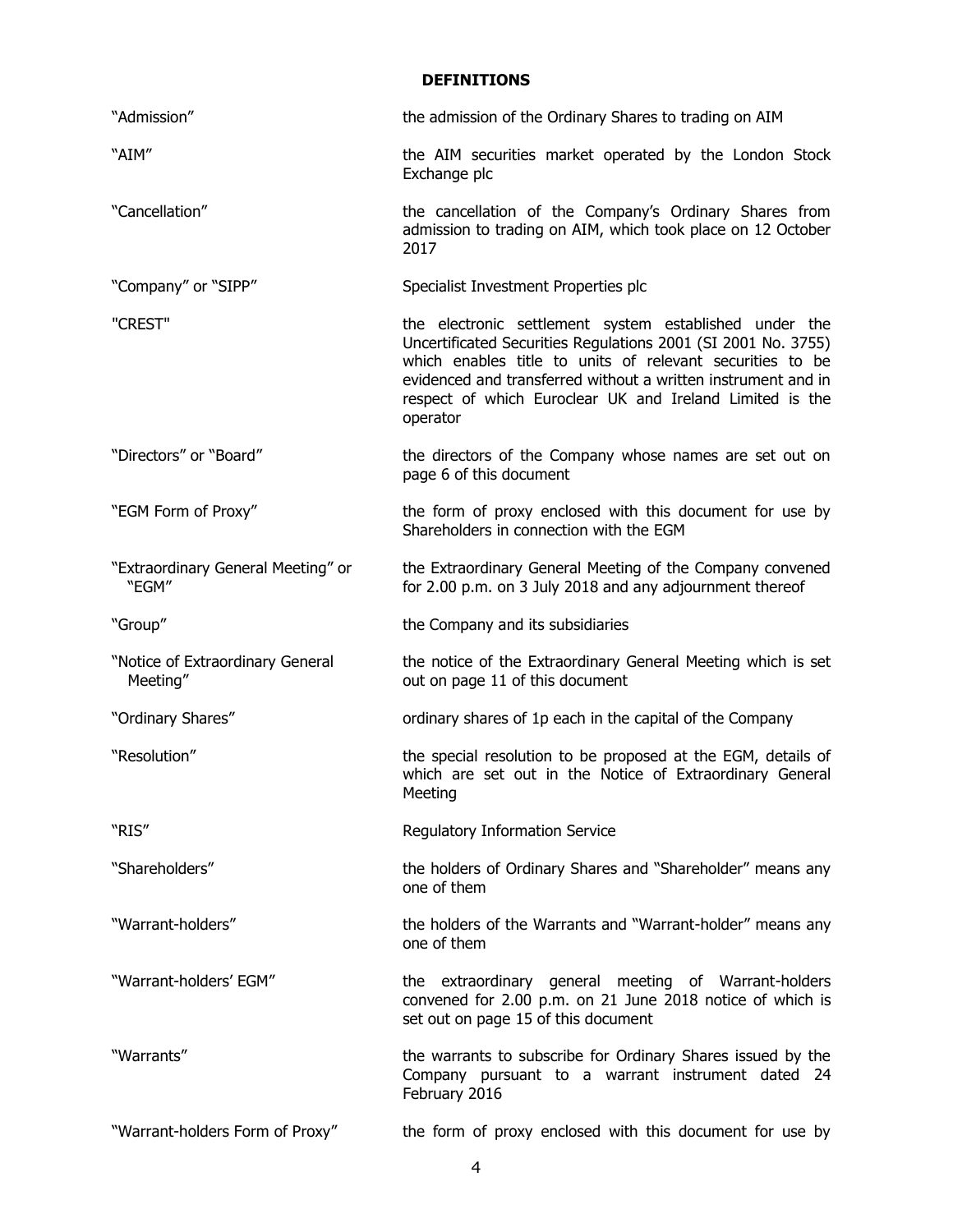Warrant-holders in connection with the Warrant-holders' EGM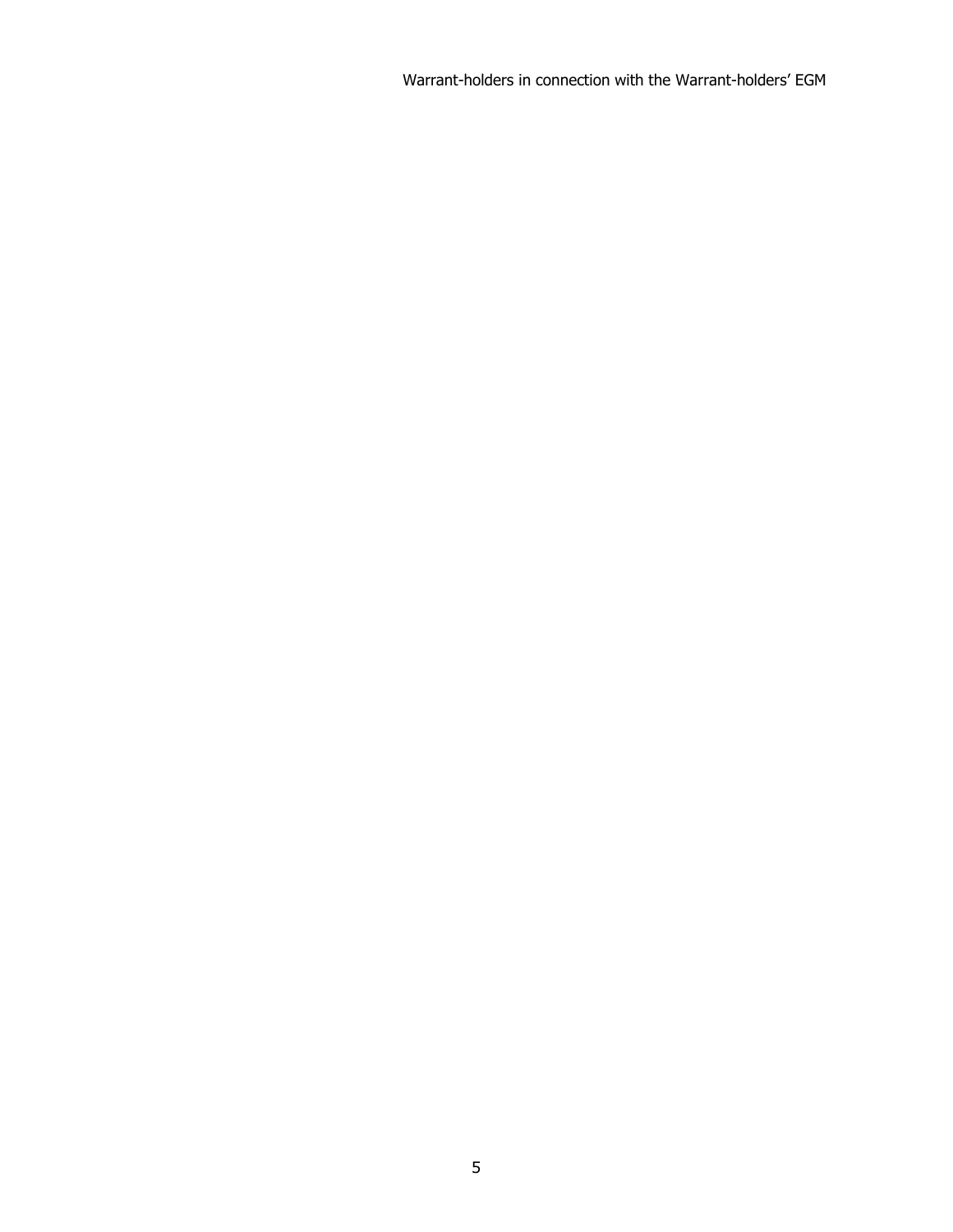**LETTER FROM THE DIRECTORS**

# **Specialist Investment Properties plc**

(Incorporated in Isle of Man with registered number 111066C)

John Le Poidevin (Non-executive Director) Lynn Bruce ((Non-executive Director) Simon Clements (Non-executive Director)

Directors: Registered Office: Burleigh Manor Peel Road **Douglas** Isle of Man IM1 5EP

29 May 2018

To the holders of Ordinary Shares and, for information only, to holders of options and Warrants over Ordinary Shares

Dear Shareholder,

## **PROPOSED WINDING UP OF THE COMPANY, APPOINTMENT OF LIQUIDATOR AND NOTICE OF EXTRAORDINARY GENERAL MEETING**

## **Introduction**

The purpose of this letter is to inform you about the progress your Board has made to realise value and to ask for your agreement to a winding up of the Company and the appointment of a liquidator whose task will be to return the Company's surplus cash to the Shareholders.

This letter explains the rationale behind the proposed winding up of the Company and why the Directors unanimously consider the proposed winding up to be in the best interests of the Company and its Shareholders as a whole, and to seek your approval for it. The Notice of Extraordinary General Meeting is set out on page 11 of this document.

#### **Background to the Winding Up**

In its circular of 11 September 2017, the Board reported that it had concluded that, given the difficulties in raising equity funds it had experienced, the Company was not be able to reach critical mass to fully execute its strategy. It stated that, while its assets were performing well and the Group was generating a small operating profit, its current size meant that the fixed costs of running the Company, including the costs of being admitted to trading on AIM, were disproportionate to the amount of income the Company generated from its assets.

In this circular it also stated:

"Following careful consideration, the Board has now concluded that it is in the best interests of the Company and its shareholders to seek the Cancellation and once effected seek to dispose of the Company's assets and subsequently pursue an orderly winding up of the Company."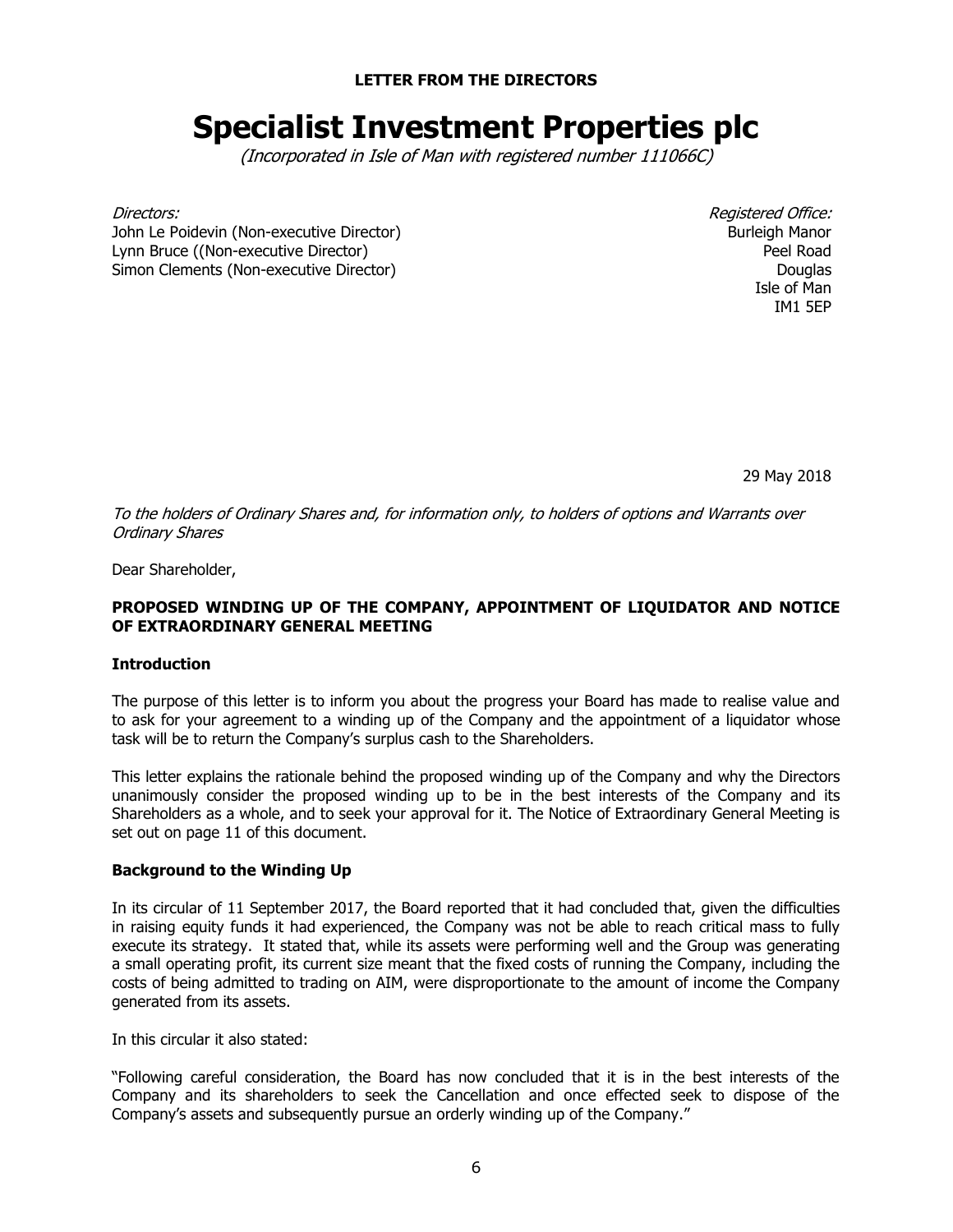"Shareholders should be aware that following the Cancellation, the Company intends to dispose of its assets and subsequently to pursue an orderly winding up of the Group with the resultant net cash being distributed to shareholders. Based on the Directors' estimation of value of the Company's assets and the expected costs which are likely to be incurred up to and including the winding-up of the Company, the Directors expect that shareholders will receive in excess of 18p per share on the winding-up of the Company on the assumption it is completed by 31 December 2017."

On 4 October 2017 Shareholders approved the cancellation of admission of its Ordinary Shares to trading on AIM and this cancellation took place on 12 October 2017.

## **Disposal of Assets and Resulting Pro forma Balance Sheet**

Although the disposal of assets has taken longer than expected, the results have been better than anticipated in the circular of 11 September 2017 proposing the Cancellation. We are pleased to report that the Company has now disposed of all of its properties and received cash consideration for these sales. As a consequence, the Company is now in a position to return capital to its shareholders in accordance with the proposals made when the Company delisted from trading on AIM.

On page 10 please find a pro forma balance sheet which gives an estimate of the position immediately prior to the return of capital. Please note there may be adjustments to this balance sheet to reflect the actual costs of the winding up.

## **Warrants**

Holders of Warrants over the Company's shares which were purchased in the fundraising in February 2016 are reminded that the Warrants remain capable of being exercised. The Warrants are exercisable at a price per share of 16.5 pence. The current exercise period for the Warrants expires in February 2019. However, in light of the proposed winding up of the Company and the likely legal obstacles in connection with the issue of new shares by the Company following the commencement of its winding up, it is proposed that the exercise period for the Warrants be shortened to expire on Wednesday 27 June 2018 (being a date that is prior to the date of the Extraordinary General Meeting and, if the Resolution is passed at the EGM, the commencement of the winding up of the Company) (the "**Proposed Warrant Expiry Date**").

A separate letter from the Directors addressed to Warrant-holders regarding the proposed shortening of the exercise period, together with a Notice of Warrant-holders' EGM is set out on pages 13 and 14 of this document. Warrant-holders are reminded that they may exercise their Warrants at any time up prior to the Proposed Warrant Expiry Time (if approved at the Warrant-holders' EGM). However, any Warrantholders who wish to exercise their voting rights at the Warrant-holders' EGM should refrain from exercising their Warrants until immediately following the Warrant-holders' EGM.

If the resolution is passed at the Warrant-holders' EGM, Warrant-holders wishing to exercise Warrants must lodge the relevant Warrant certificate(s) (or such other document as the Company may, in its discretion, accept) at the office of the Transfer Agent by not later than 5.00 p.m. on Tuesday 26 June 2018, having completed the notice of exercise attached to the Warrant certificate (or by giving such other notice of exercise as the Directors may, in their absolute discretion, accept), accompanied by the correct payment for the subscription.

#### **The Proposed Return of Capital and Appointment of a Liquidator**

The Board proposes that the Company be placed into members' voluntary winding-up and that, after payment of its liabilities and after deducting the costs of implementation, the net proceeds and other cash held by the Company on such winding-up be distributed amongst Shareholders in accordance with the provisions of the Articles.

The process to liquidate the Company commences with a meeting of the Board at which the Directors make a statutory declaration (the "**Statutory Declaration**") that they have made a full inquiry into the affairs of the Company and that, in their opinion, the Company will be able to pay its debts in full within a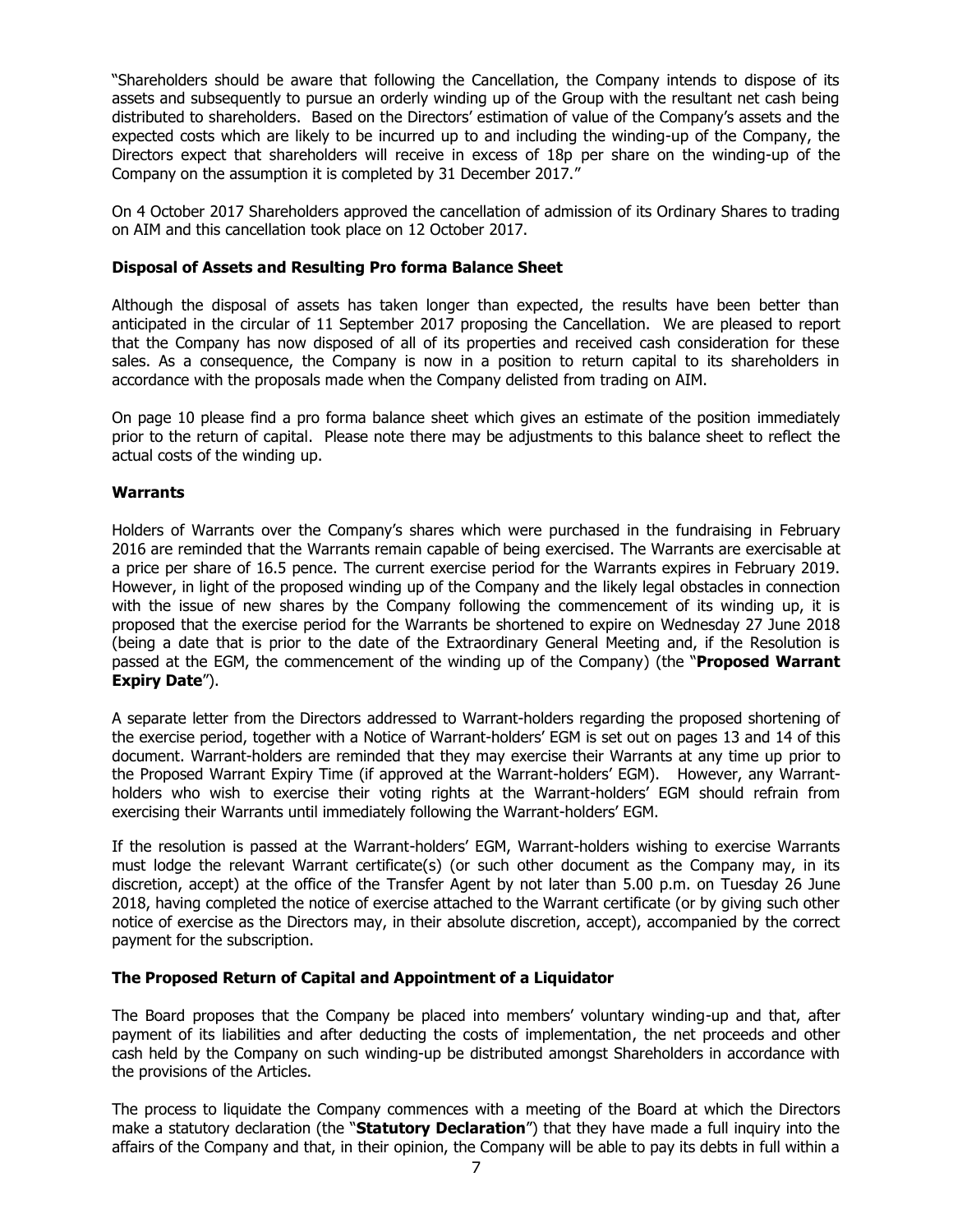period not exceeding 12 months from the commencement of the Company's winding up. The Board meeting has now been held and the signed Statutory Declaration has been filed with the Isle of Man Registrar of Companies.

The Extraordinary General Meeting of the Company is then held in order to pass a special resolution to approve, amongst other things, the voluntary winding up of the Company and the appointment of a liquidator. The voluntary winding up is deemed to commence at the time of the passing of the Resolution. The Company will then cease to carry on its business (except as required for the winding up), but will retain its corporate state and powers until dissolution. Within 7 days of the Resolution being passed, the Resolution shall be advertised in two newspapers circulating in the Isle of Man.

Following the settlement of the Company's outstanding liabilities the liquidator will distribute the Company's surplus cash to Shareholders pro rata to their shareholdings. A final general meeting will then be convened by the liquidator (on at least one month's notice which must be advertised in two newspapers circulating in the Isle of Man) at which the liquidator will give his account of how the winding up was conducted. Following the final meeting, a copy of account will be filed and a return made of the meeting by the liquidator with the Isle of Man Registrar of Companies. Three months thereafter the Company will be deemed to be dissolved (assuming that all surplus funds have been distributed and the dissolution has not been challenged).

It is proposed that Andrew Paul Shimmin of Shimmin Wilson & Co, 13-15 Hope Street, Douglas, Isle of Man, IM1 1AQ be appointed liquidator of the Company (the "**Liquidator**"). The winding-up of the Company will be a solvent winding-up in which it is intended that all creditors will be paid in full. The appointment of the Liquidator becomes effective immediately upon the passing of the Resolution at the Extraordinary General Meeting. At this point, the powers of the Directors will cease and the Liquidator will assume responsibility for the winding-up of the Company, including the payment of fees, costs and expenses, the discharging of the liabilities of the Company and the distribution of its surplus assets to Shareholders.

## **Taxation**

The information in this Circular relates to UK taxation applicable to the Company and its Shareholders and is based on current legislation and what is understood to be current HMRC practice. The statements below relate to persons who are absolute beneficial owners of the Shares and may not apply to certain classes of persons, such as dealers in securities. Such statements are given by way of general summary only and do not constitute legal or tax advice to any Shareholder. Shareholders who are in any doubt as to any applicable taxation consequences to them of the winding-up should seek advice from a qualified independent financial adviser or tax specialist.

The Company intends to distribute its cash to Shareholders by way of a Return of Capital. The Company believes that such a distribution is treated by HMRC as a receipt of capital for the purposes of UK taxation. As such it would be a disposal of a capital asset and hence subject to UK capital gains tax in the hands of a UK resident individual. It would not legally constitute or fall to be treated as either a dividend or an income distribution.

As s402 ITTOIA 2005 provides that UK resident individuals who hold shares in a non-UK resident company are only subject to income tax on dividends from that company, then the receipt should not be subject to UK income tax in the hands of the UK resident individual shareholders. This is contrast to c383 ITTOIA 2005 which looks at the position for UK resident individuals who hold shares in a UK resident company and are subject to UK income tax on dividends and distributions generally from that company.

## **Action to be taken by Shareholders**

An EGM Form of Proxy for use by Shareholders in connection with the Extraordinary General Meeting accompanies this document. Whether or not you intend to be present at the Extraordinary General Meeting, you are requested to complete and sign the EGM Form of Proxy and return it to the Company's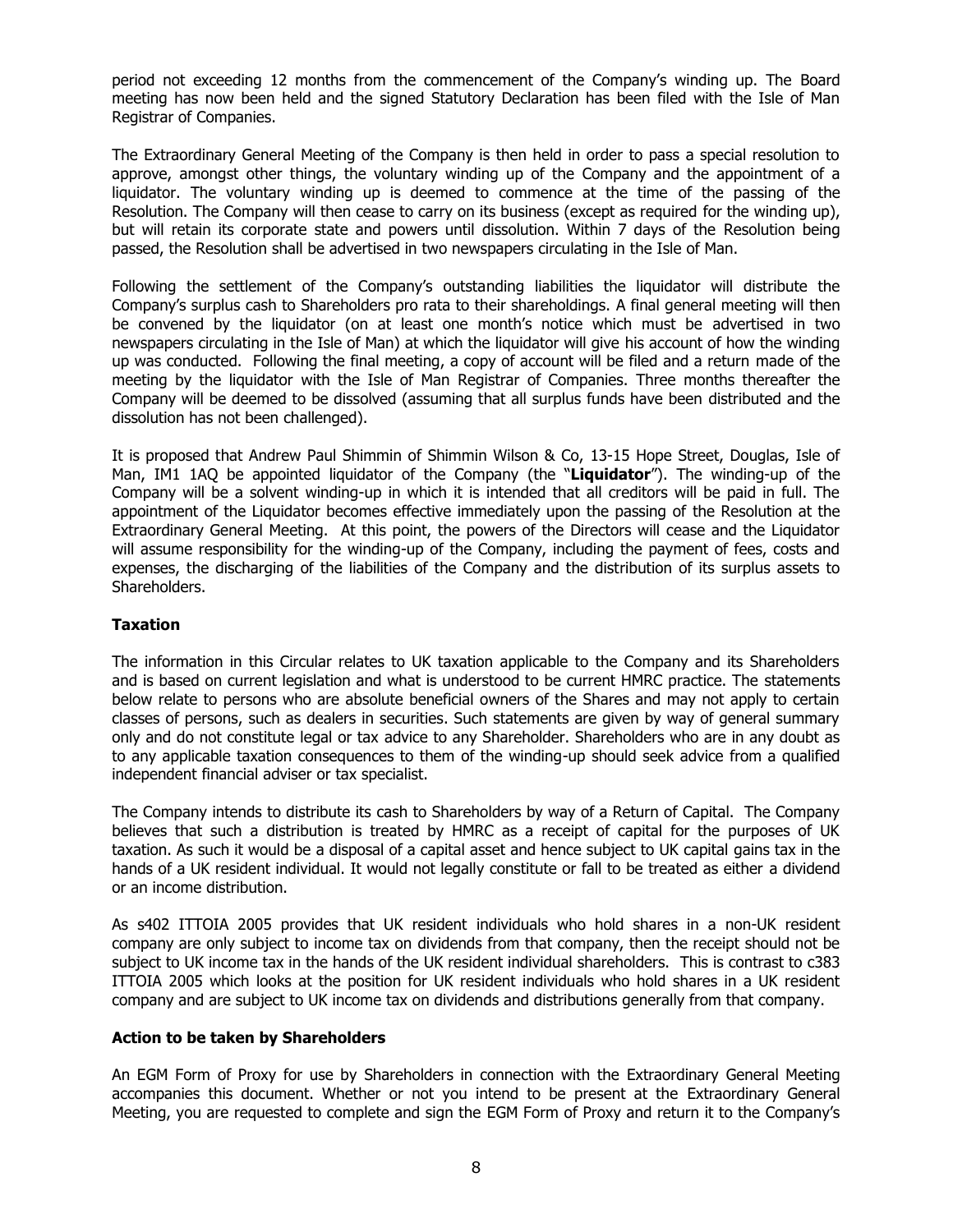Transfer Agent, Neville Registrars Limited at Neville House, 18 Laurel Lane, Halesowen, West Midlands, B63 3DA so as to be received no later than 48 hours before the Extraordinary General Meeting.

Unless the EGM Form of Proxy is received by the date and time mentioned in the instructions, it will be invalid. The completion and return of the EGM Form of Proxy will not prevent you from attending the Extraordinary General Meeting and voting in person, if you so wish.

#### **Recommendation to Shareholders**

**The Directors consider the Resolution to be in the best interests of the Company and its Shareholders as a whole. The Directors therefore unanimously recommend Shareholders to vote in favour of the Resolution at the Extraordinary General Meeting.** 

Yours faithfully

John Le Poidevin (Non-executive Director) Lynn Bruce (Non-executive Director) Simon Clements (Non-executive Director)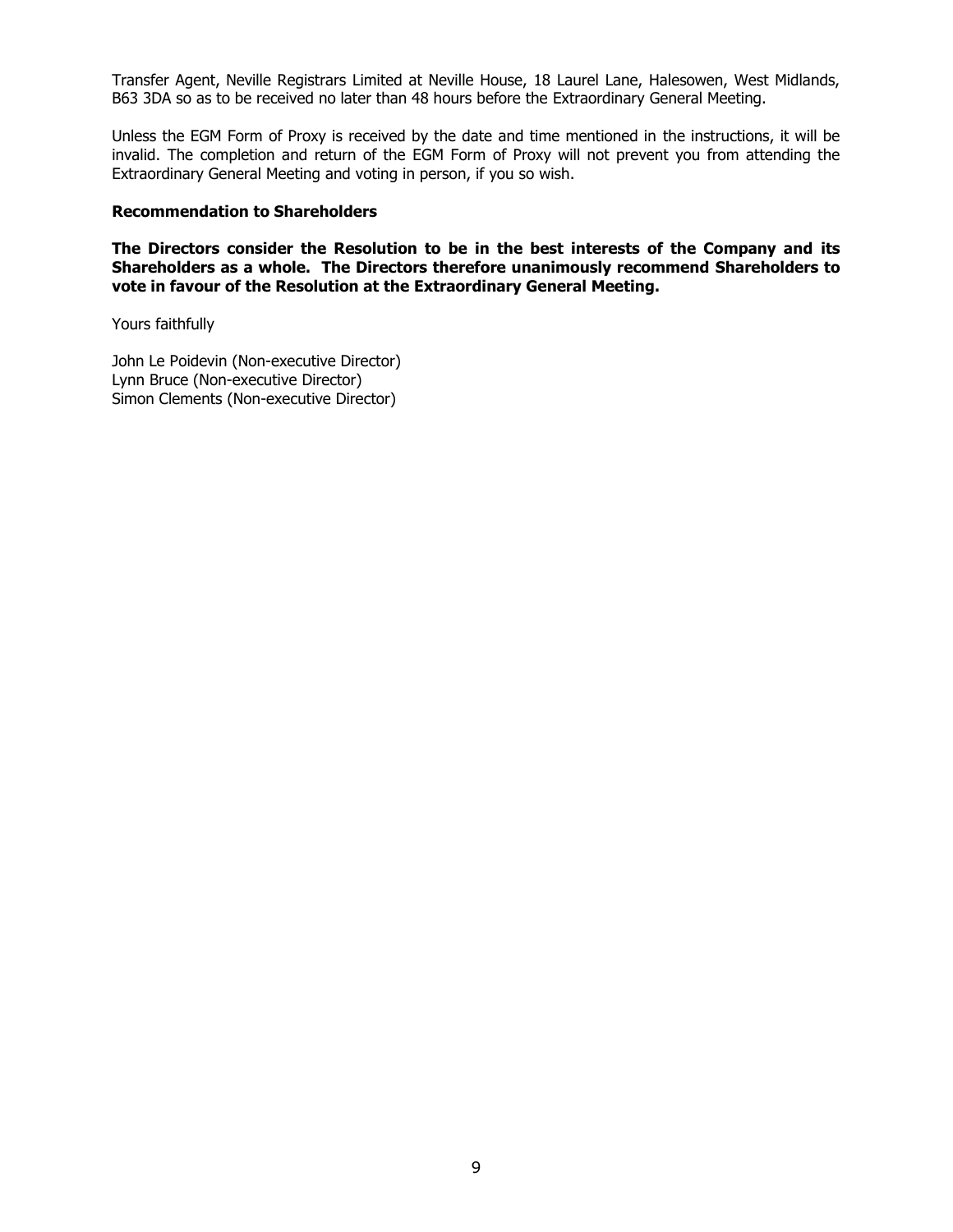# **Pro forma balance sheet immediately prior to the return of capital**

|                             | 2018<br>£'000 |
|-----------------------------|---------------|
| <b>Current assets</b>       |               |
| Cash and cash equivalents   | 3,623         |
| <b>Net Assets</b>           | 3,623         |
| <b>Equity</b>               |               |
| <b>Capital and Reserves</b> |               |
| Share capital               | 2,635         |
| Share premium               | 13,493        |
| Retained earnings           | (12, 505)     |
| <b>Total equity</b>         | 3,623         |
| Net Asset Value per share*  | 21.4p         |

\*Assumes all outstanding Warrants are exercised.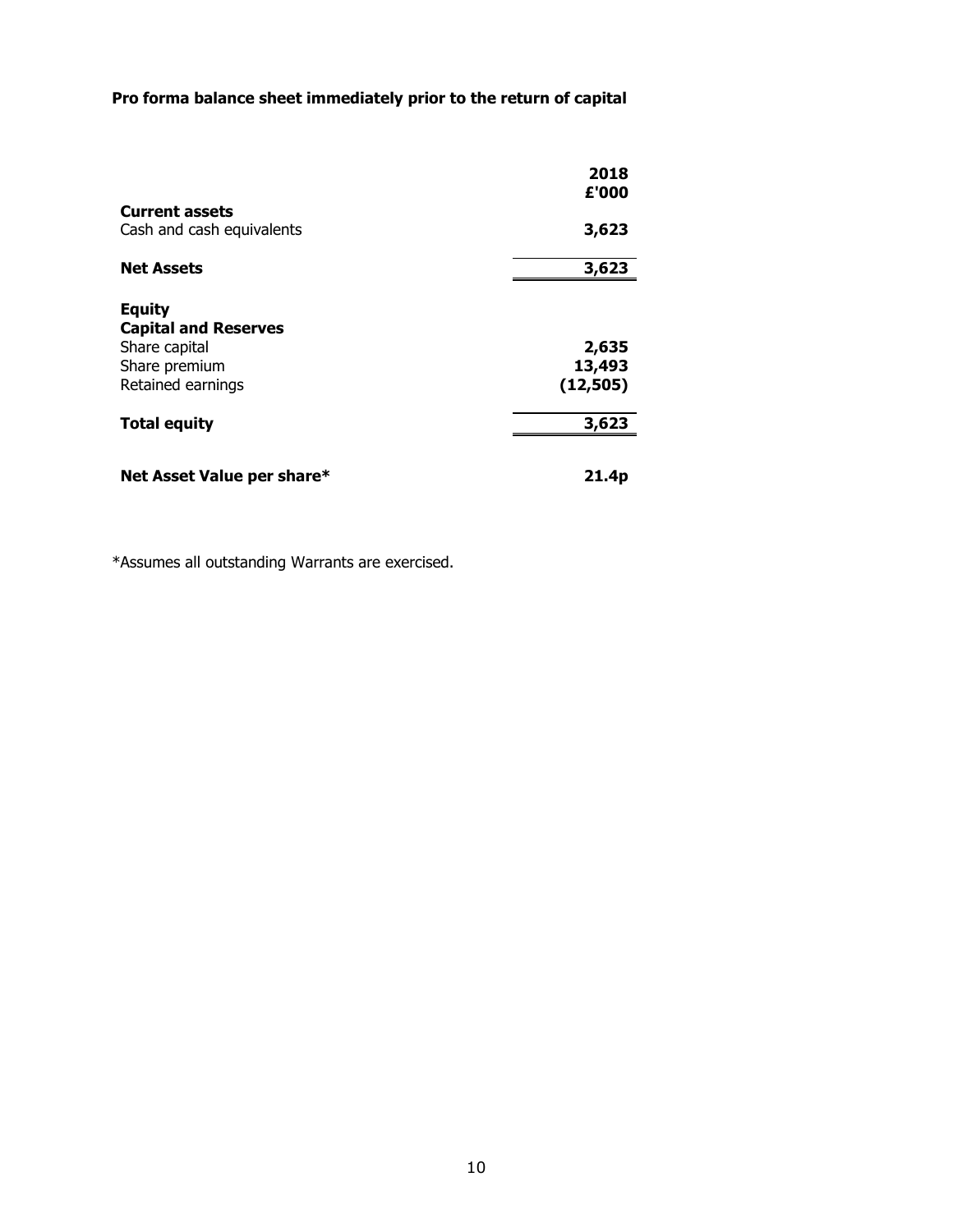#### **NOTICE OF EXTRAORDINARY GENERAL MEETING**

#### **Specialist Investment Properties plc (the "Company")**

**NOTICE** is hereby given that an Extraordinary General Meeting of Specialist Investment Properties plc (the "Company") will be held at Martello Court, Admiral Park, St Peter Port, Guernsey, GY1 3HB on Tuesday 3 July 2018 at 2.00 p.m. for the purpose of considering and, if thought fit, passing the following resolution which will be proposed as a special resolution:

#### **SPECIAL RESOLUTION**

#### **THAT:**

- (a) the Company be wound up voluntarily;
- (b) Andrew Paul Shimmin of Shimmin Wilson & Co, 13-15 Hope Street, Douglas, Isle of Man, IM1 1AQ be and is hereby appointed as liquidator (the "**Liquidator**") for the purposes of winding up the Company's affairs;
- (c) the remuneration of the Liquidator be calculated by reference to the time properly given by the Liquidator and his staff in attending to matters arising in the winding-up and the Liquidator be and is hereby authorised to draw such remuneration monthly or at such longer intervals as he determines; and
- (d) the Company's records and books be held to the order of the Liquidator until the expiry of 24 months after the date of dissolution of the Company.

| By order of the Board                  | Registered office: |
|----------------------------------------|--------------------|
|                                        | Burleigh Manor     |
| Peregrine Secretarial Services Limited | Peel Road          |
| Company Secretary                      | Douglas            |
|                                        | Isle of Man,       |
|                                        | <b>IM1 5FP</b>     |

#### Dated: 29 May 2018

#### **Notes:**

1. A member entitled to attend and vote at the meeting convened by the above notice is entitled to appoint another person as his proxy to exercise all or any of his rights to attend and to speak and vote at a meeting of the Company. On a poll demanded, all of a member's voting rights may be exercised by one or more duly appointed proxies. Any such member may appoint more than one proxy provided that each proxy is appointed to exercise the rights attached to a different share or shares held by such member. You may not appoint more than one proxy to exercise rights attached to any one share. To appoint more than one proxy you may photocopy the Proxy Form (as defined below). Please indicate the proxy holder's name and the number of shares in relation to which they are authorised to act as your proxy (which, in aggregate, should not exceed the number of shares held by you). Please indicate if the proxy instruction is one of multiple instructions being given. All forms must be signed and returned in the same envelope. A proxy need not be a member of the Company. Appointing a proxy will not prevent a member from attending in person and voting at the meeting. If you wish your proxy to speak on your behalf at the meeting you will need to appoint your own choice of proxy (not the Chairman of the meeting) and give your instructions directly to them. A proxy must vote in accordance with any instructions given by the appointing member.

2. A form of appointment of proxy is enclosed (the "Proxy Form"). To appoint a proxy using the Proxy Form, the form must be completed and signed, sent or delivered to Neville Registrars at Neville House, 18 Laurel Lane, Halesowen, West Midlands, B63 3DA. In the case of a member which is a company, the Proxy Form must be executed under its common seal or signed on its behalf by an officer of the company or an attorney of the company. If you return more than one Proxy Form, that received last by the Transfer Agent before the latest time for the receipt of proxies will take precedence.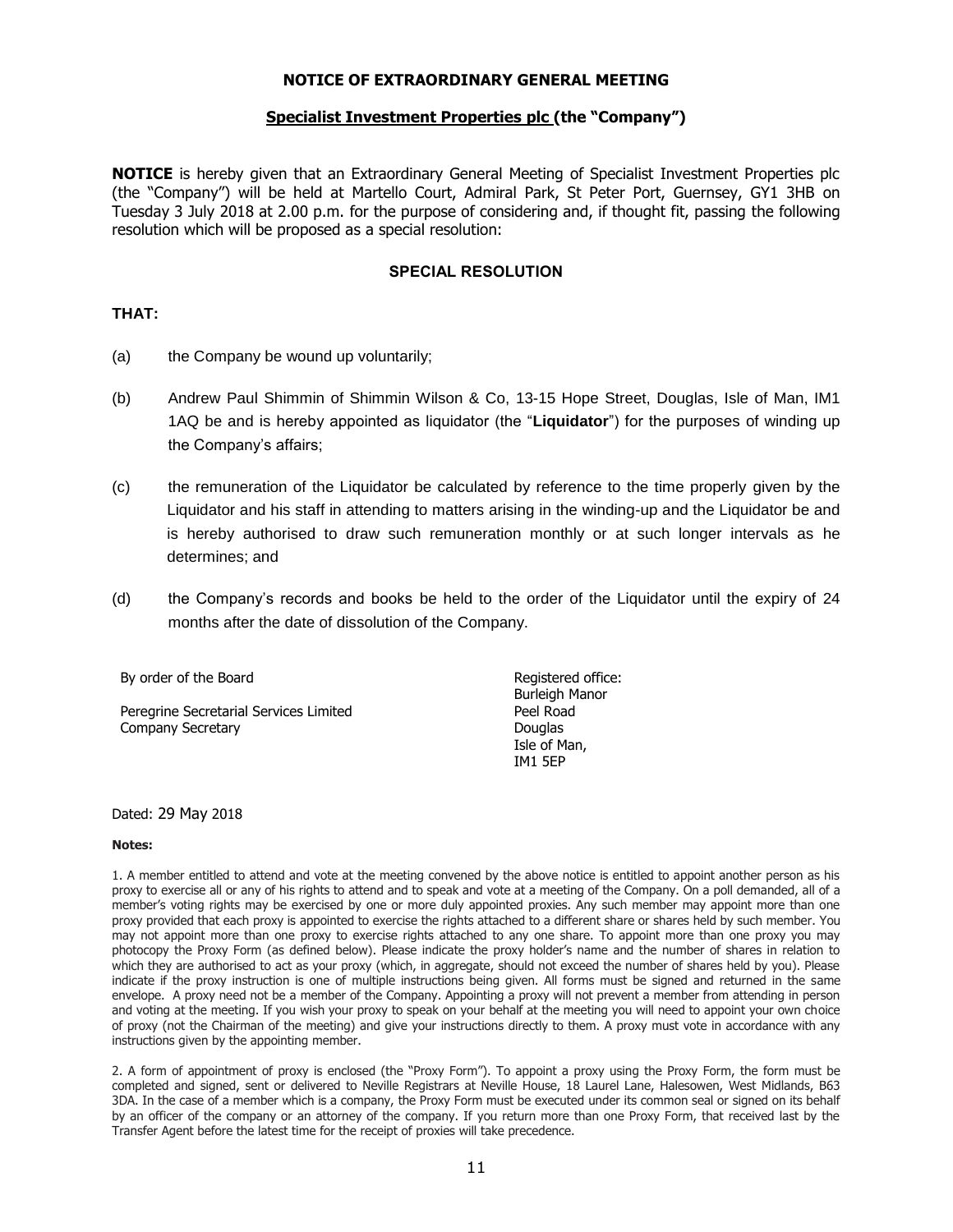3. The Proxy Form includes a vote withheld option. Please note that a vote withheld is not a vote in law and will not be counted in the calculation of the proportion of the votes for and against any particular resolution to be proposed at the meeting.

4. The Proxy Form and the original or duly certified copy of the power of attorney or other authority (if any) under which it is signed or authenticated should be deposited with the Company's Transfer Agent at the address shown on the Proxy Form not later than 2.00 p.m. on Sunday 1 July 2018 or 48 hours before the time for holding any adjourned meeting or (in the case of a poll not taken on the same day as the meeting) adjourned meeting for the taking of the poll at which it is to be used.

5. In the case of joint holders of shares, where more than one of the joint holders purports to appoint a proxy, only the Proxy Form submitted by the most senior holder will be accepted. Seniority is determined by the order in which the names of the joint holders appear in the Company's register of members in respect of the joint holding (the first named being the most senior).

6. The Company, pursuant to Regulation 22 of the Uncertificated Securities Regulations 2005 (Isle of Man), specifies that only those members registered in the register of members of the Company as at 2.00 p.m. on Sunday 1 July 2018 (or in the event that the meeting is adjourned, on the register of members of the Company 48 hours before the time of any adjournment meeting) shall be entitled to attend or vote at the meeting in respect of the ordinary shares registered in their name at that time. Changes to entries on the register of members of the Company after 2.00 p.m. on Sunday 1 July 2018 (or, in the event that the meeting is adjourned, on the register of members of the Company less than 48 hours before the time of any adjourned meeting) shall be disregarded in determining the rights of any person to attend or vote at the meeting.

7. CREST members who wish to appoint a proxy or proxies through the CREST electronic proxy appointment service may do so for the Extraordinary General Meeting and any adjournment thereof by using the procedures described in the CREST Manual. CREST personal members or other CREST sponsored members, and those CREST members who have appointed a voting service provider(s) should refer to their CREST sponsor or voting service provider(s), who will be able to take the appropriate action on their behalf. In order for a proxy appointment, or instruction, made by means of CREST to be valid, the appropriate CREST message (a "CREST Proxy Instruction") must be properly authenticated in accordance with Euroclear UK & Ireland Limited's ("EUI") specifications and must contain the information required for such instructions, as described in the CREST Manual. The message regardless of whether it relates to the appointment of a proxy or to an amendment to the instruction given to a previously appointed proxy must, in order to be valid, be transmitted so as to be received by the issuer's agent (ID 7RA11) by the latest time(s) for receipt of proxy appointments specified in the Notice of Extraordinary General Meeting. For this purpose, the time of receipt will be taken to be the time (as determined by the timestamp applied to the message by the CREST Applications Host) from which the issuer's agent is able to retrieve the message by enquiry to CREST in the manner prescribed by CREST. The Company may treat as invalid a CREST Proxy Instruction in the circumstances set out in Regulation 18(4) of the Uncertificated Securities Regulations 2005 of the Isle of Man. CREST members and where applicable, their CREST sponsors or voting service providers should note that EUI does not make available special procedures in CREST for any particular messages. Normal system timings and limitations will therefore apply in relation to the input of CREST Proxy instructions. It is therefore the responsibility of the CREST member concerned to take (or, if the CREST member is a CREST personal member or sponsored member or has appointed a voting service provider(s), to procure that his or her CREST sponsor or voting service provider(s) take(s)) such action as shall be necessary to ensure that a message is transmitted by means of the CREST system by any particular time. In this connection, CREST members and, where applicable, their CREST sponsors or voting service providers are referred, in particular, to those sections of the CREST Manual concerning practical limitations of the CREST system and timings.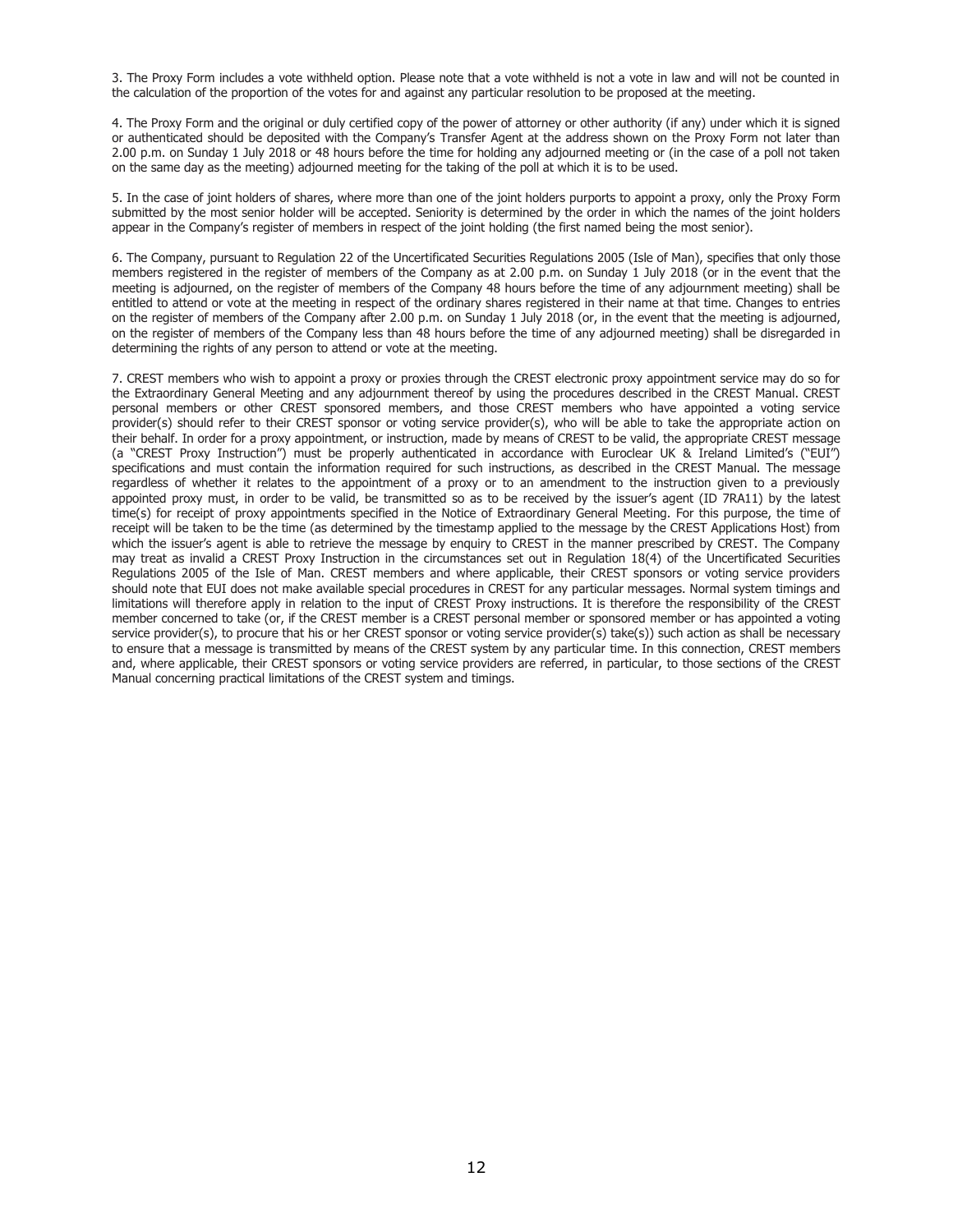**LETTER FROM THE DIRECTORS**

# **Specialist Investment Properties plc**

(Incorporated in Isle of Man with registered number 111066C)

Directors: Registered Office: John Le Poidevin (Non-executive Director) Lynn Bruce ((Non-executive Director) Simon Clements (Non-executive Director)

Burleigh Manor Peel Road **Douglas** Isle of Man IM1 5EP

29 May 2018

To the holders of Warrants over Ordinary Shares and, for information only, to holders of Ordinary Shares

Dear Warrant-holder,

## **PROPOSED ALTERATION OF THE TERMS OF THE WARRANTS AND NOTICE OF EXTRAORDINARY GENERAL MEETING OF WARRANT-HOLDERS**

## **Introduction**

The purpose of this letter is to inform you about the progress your Board has made to realise value and to ask for your agreement to a shortening of the exercise period for your Warrants. The reason for this proposal is to enable a liquidator of the Company to maximise the Company's cash which can be returned to the Shareholders and for this return of capital to occur much sooner.

The background to the proposed return of capital and appointment of a liquidator is set out in the attached letter from the directors of the Company to Shareholders. This letter explains the rationale behind the proposed shortening of the term of the Warrants and why the Directors unanimously consider the proposed shortening to be in the best interests of the Warrant-holders as a whole, and to seek your approval for it. The notice of extraordinary general meeting of warrant-holders (the "**Warrant-Holders' EGM**") is set out at the end of this document.

#### **Altering the Term of the Warrants**

When you subscribed for Ordinary Shares in the placing and open offer made by the Company in February 2016, you were issued Warrants. These Warrants were issued with a three year term expiring in February 2019. For every three Ordinary Shares subscribed for, you received one Warrant exercisable at 16.5 pence per Ordinary Share.

If the Resolution to be proposed at the Extraordinary General Meeting of the Company is passed, the Company will be wound up and, after discharging all residual liabilities, the surplus cash of the Company will be returned to Shareholders. The swifter this is done, the less the cost of running the Company in the meantime and the more which can be returned. Although the current exercise period of the Warrants extends to February 2019, the Directors understand that once the winding up of the Company has commenced there may be legal obstacles to the allotment of further shares by the Company and it is therefore unlikely that any further Warrants will be able to be exercised.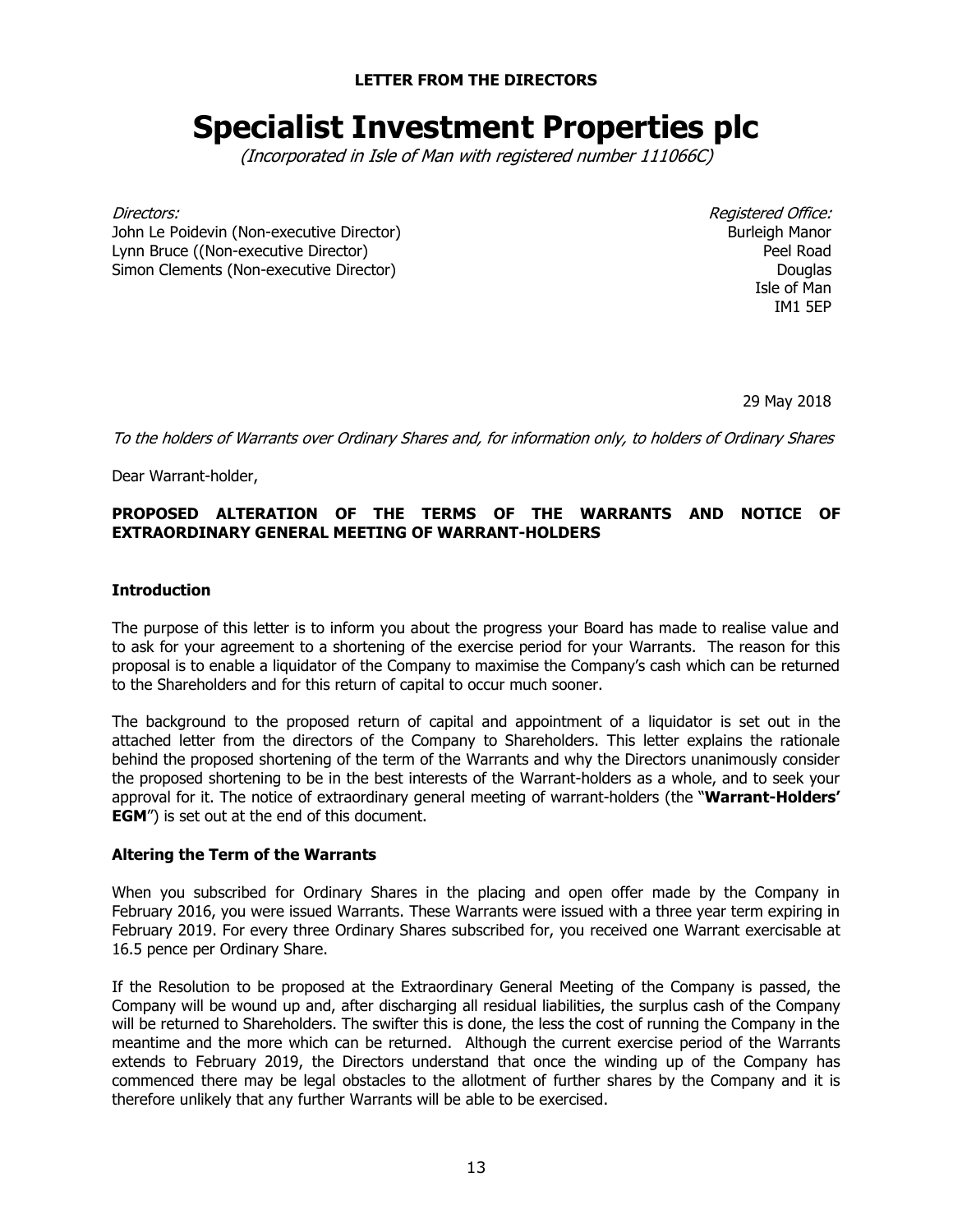The Directors therefore believe that it is in the interests of the Warrant-holders as well as the Shareholders that the terms of the Warrants be altered to shorten the exercise period. It is proposed that the exercise period for the Warrants be shortened to expire on Wednesday 27 June 2018 (the "**Proposed Warrant Expiry Date**"), prior to the Extraordinary General Meeting of the Company which will be held to consider and, if thought appropriate, approve the winding up of the Company.

Given that the Company only holds cash and its net assets are therefore unlikely to appreciate from this point, there will be no disadvantage to any Warrant-holders who wish to exercise their Warrants in doing between the date of this document and the Proposed Warrant Expiry Time. However, any Warrantholders who wish to exercise their voting rights at the Warrant-holders' EGM should refrain from exercising their Warrants until immediately following the Warrant-holders' EGM.

The warrant instrument constituting the Warrants provides that the rights attached to the Warrants may be altered with the sanction of an extraordinary resolution of the Warrant-holders with the consent of at least three quarters of those voting by poll or on a show of hands. This letter proposes such a meeting and seeks your approval to the proposal.

## **Action to be taken by warrant-holders**

A notice convening a Warrant-holders' EGM to be held at Martello Court, Admiral Park, St Peter Port, Guernsey, GY1 3HB on Thursday 21 June 2018 at 2.00 p.m. is set out on page 15 of this document. A Warrant-holders Form of Proxy for use by Warrant-holders in connection with the Warrant-holders' EGM accompanies this document. Whether or not you intend to be present at the Warrant-holders' EGM, you are requested to complete and sign the Warrant-holders' Form of Proxy and return it to the Company's Transfer Agent, Neville Registrars at Neville House, 18 Laurel Lane, Halesowen, West Midlands, B63 3DA so as to be received no later than 48 hours before the Warrant-holders' EGM.

Unless the Warrant-holders' Form of Proxy is received by the date and time mentioned in the instructions, it will be invalid. The completion and return of the Warrant-holders' Form of Proxy will not prevent you from attending the Warrant-holders' EGM and voting in person, if you so wish.

Warrant-holders are reminded that they may exercise their Warrants at any time up prior to the Proposed Warrant Expiry Time (if approved at the Warrant-holders' EGM). However, any Warrant-holders who wish to exercise their voting rights at the Warrant-holders' EGM should refrain from exercising their Warrants until immediately following the Warrant-holders' EGM.

If the resolution is passed at the Warrant-holders' EGM, Warrant-holders wishing to exercise Warrants must lodge the relevant Warrant certificate(s) (or such other document as the Company may, in its discretion, accept) at the office of the Transfer Agent by not later than 5.00 p.m. on Tuesday 26 June 2018, having completed the notice of exercise attached to the Warrant certificate (or by giving such other notice of exercise as the Directors may, in their absolute discretion, accept), accompanied by the correct payment for the subscription.

#### **Recommendation to warrant-holders**

**The Directors consider the resolution set out in the notice of the Warrant-holders' EGM set out at the end of this document to be in the best interests of the Warrant-holders as a whole. The Directors therefore unanimously recommend Warrant-holders to vote in favour of the resolution at the Warrant-holders' EGM.** 

Yours faithfully

John Le Poidevin (Non-executive Director) Lynn Bruce (Non-executive Director) Simon Clements (Non-executive Director)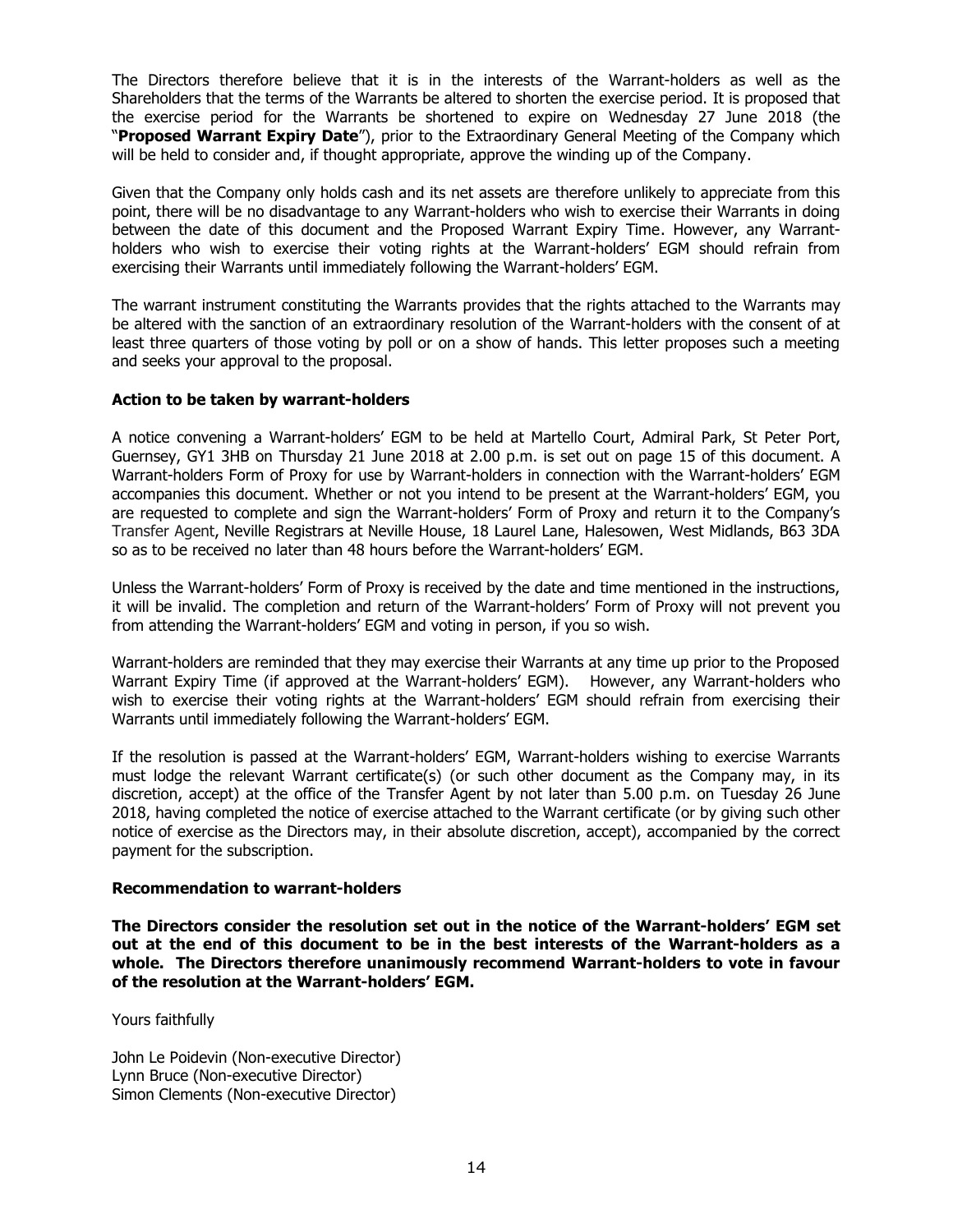#### **NOTICE OF EXTRAORDINARY GENERAL MEETING OF HOLDERS OF WARRANTS**

#### **Specialist Investment Properties plc (the "Company")**

**NOTICE** is hereby given that an Extraordinary General Meeting of the holders of warrants to subscribe for ordinary shares of £0.01 each in the capital of the Company constituted pursuant to a warrant instrument dated 24 February 2016 (the "**Warrant Instrument**") will be held at Martello Court, Admiral Park, St Peter Port, Guernsey, GY1 3HB on Thursday 21 June 2018 at 2.00 p.m. for the purpose of considering and, if thought fit, passing the following resolution:

#### **EXTRAORDINARY RESOLUTION**

1 That the Warrant Instrument shall be altered by deleting the present definition of "Final Subscription Date" set out in paragraph 1.1 of Appendix 1 (Conditions) to the Warrant Instrument and substituting the following new definition therefor:

|  | "Final Subscription Date" |  |  | Wednesday 27 June 2018; |
|--|---------------------------|--|--|-------------------------|
|--|---------------------------|--|--|-------------------------|

By order of the Board **Registered office: Registered office:** 

Peregrine Secretarial Services Limited **Peel Road** Company Secretary **Douglas** 

Burleigh Manor Isle of Man, IM1 5EP

#### Dated: 29 May 2018

#### **Notes**

1. A warrant-holder entitled to attend and vote at the meeting convened by the above notice is entitled to appoint another person as his proxy to exercise all or any of his rights to attend and to speak and vote at a meeting of the Company. On a poll demanded, all of a warrant-holder's voting rights may be exercised by one or more duly appointed proxies. Any such warrant-holder may appoint more than one proxy provided that each proxy is appointed to exercise the rights attached to a different warrant or warrants held by such warrant-holder. You may not appoint more than one proxy to exercise rights attached to any one warrant. To appoint more than one proxy you may photocopy the Proxy Form (as defined below). Please indicate the proxy holder's name and the number of warrants in relation to which they are authorised to act as your proxy (which, in aggregate, should not exceed the number of warrants held by you). Please indicate if the proxy instruction is one of multiple instructions being given. All forms must be signed and returned in the same envelope. A proxy need not be a warrant-holder of the Company. Appointing a proxy will not prevent a warrant-holder from attending in person and voting at the meeting. If you wish your proxy to speak on your behalf at the meeting you will need to appoint your own choice of proxy (not the Chairman of the meeting) and give your instructions directly to them. A proxy must vote in accordance with any instructions given by the appointing warrant-holder.

2. A form of appointment of proxy is enclosed (the "Proxy Form"). To appoint a proxy using the Proxy Form, the form must be completed and signed, sent or delivered to Neville Registrars at Neville House, 18 Laurel Lane, Halesowen, West Midlands, B63 3DA. In the case of a warrant-holder which is a company, the Proxy Form must be executed under its common seal or signed on its behalf by an officer of the company or an attorney of the company. If you return more than one Proxy Form, that received last by the Transfer Agent before the latest time for the receipt of proxies will take precedence.

3. The Proxy Form includes a vote withheld option. Please note that a vote withheld is not a vote in law and will not be counted in the calculation of the proportion of the votes for and against any particular resolution to be proposed at the meeting.

4. The Proxy Form and the original or duly certified copy of the power of attorney or other authority (if any) under which it is signed or authenticated should be deposited with the Company's Transfer Agent at the address shown on the Proxy Form not later than 2.00 p.m. on Tuesday 19 June 2018 or 48 hours before the time for holding any adjourned meeting or (in the case of a poll not taken on the same day as the meeting) adjourned meeting for the taking of the poll at which it is to be used.

5. In the case of joint holders of warrants, where more than one of the joint holders purports to appoint a proxy, only the Proxy Form submitted by the most senior holder will be accepted. Seniority is determined by the order in which the names of the joint holders appear in the Company's register of warrant-holders in respect of the joint holding (the first named being the most senior).

6. The Company specifies that only those warrant-holders registered in the register of warrant-holders of the Company as at 2.00 p.m. on Tuesday 19 June 2018 shall be entitled to attend or vote at the meeting in respect of the ordinary shares registered in their